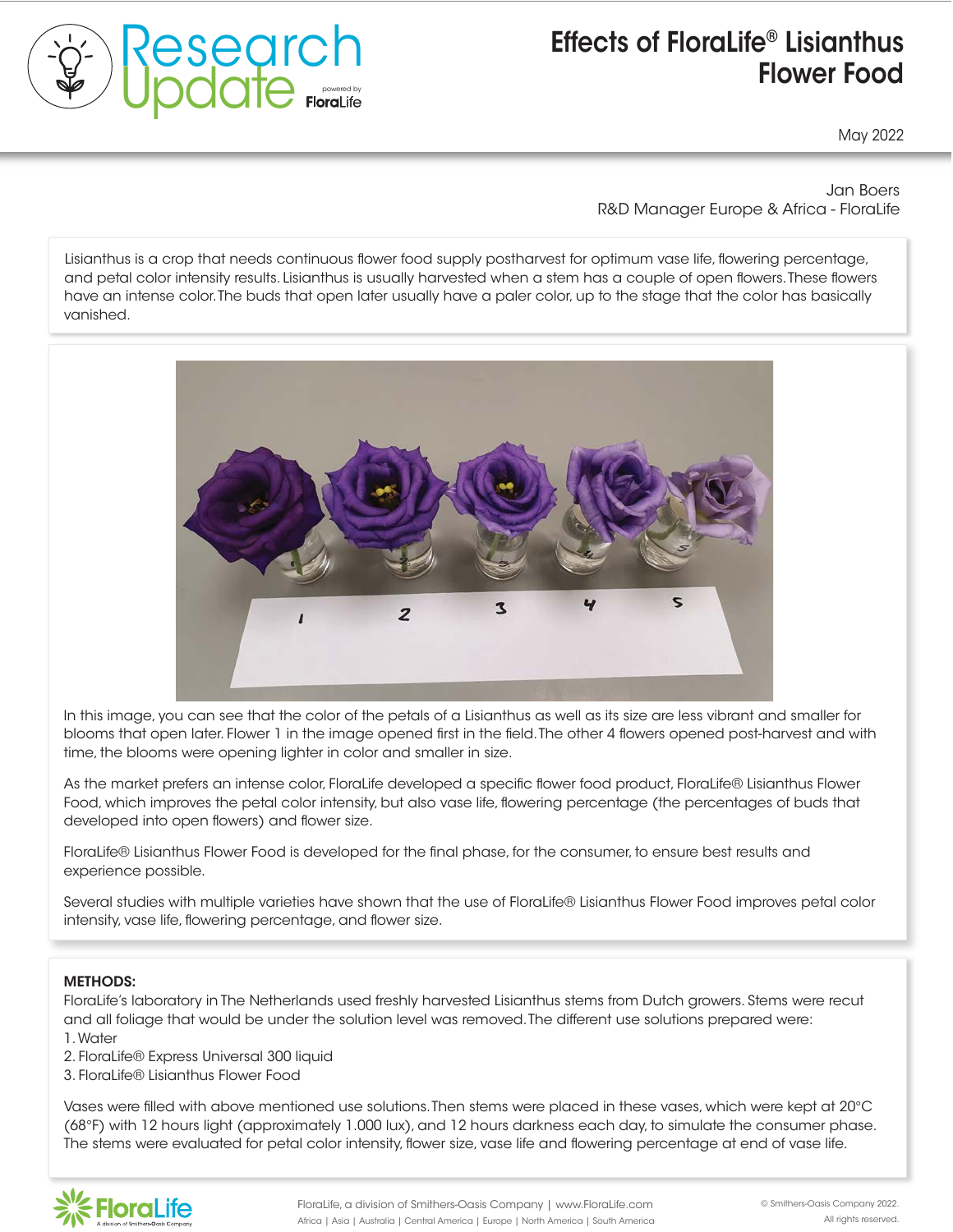

# Effects of FloraLife® Lisianthus consumers and the second series of  $\sim$  Flower Food

May 2022

### Jan Boers R&D Manager Europe & Africa - FloraLife

additional 0.4 cm with 'Pink Floyd' to 1.5 cm with 'Freedom' and 'High and Exotic'.

200 and vases of FloraLife® Express 300 increased vase life and flower opening

FloraLife® Rose Enhancer increased vase life by 2.4 days and flower diameter

#### the natural development of  $r$  roses. The roses of  $r$

Table 1. Vase life (in days) for each treatment.

| <u>RODIO T. VOJO INO (ILI OOVJ) IOI OOOH HOOHHOHH.</u> |          |         |         |        |        |        |             |         |  |  |  |
|--------------------------------------------------------|----------|---------|---------|--------|--------|--------|-------------|---------|--|--|--|
|                                                        | Rosita   | Piccolo | Piccolo | Rosita | Rosita | Rosita | Rosita      | Average |  |  |  |
| Treatment                                              | Lavender | Violet  | White   | Blue   | Green  | Pink   | White       |         |  |  |  |
| Water                                                  | 4.6      | 10.6    | 8,0     | 10.2   | 10.1   |        | $8_{\cdot}$ | 9,0     |  |  |  |
| FloraLife® Express Universal 300                       | 4.2      | 18.9    | 6.5     | 21.9   | 20.7   | 22.7   | 21.9        | 19,5    |  |  |  |
| FloraLife® Lisianthus Flower Food                      | 9.9      | 21.8    | 23.4    | 25.8   | 23.8   | 24.9   | 23.7        | 21,8    |  |  |  |

Table 2. Flowering percentage for each treat Table 2. Flowering percentage for each treatment.<br>The solution of the solution of the solution of the solution.

|                                   | Rosita   | Piccolo | Piccolo | Rosita | Rosita | Rosita | Rosita | Average |
|-----------------------------------|----------|---------|---------|--------|--------|--------|--------|---------|
| Treatment                         | Lavender | Violet  | White   | Blue   | Green  | Pink   | White  |         |
| Water                             | 30.4%    | 76%     | 63%     | 57%    | 55%    | 65%    | 51%    | 56.8%   |
| FloraLife® Express Universal 300  | 81.6%    | 90%     | 88%     | 83%    | 83%    | 92%    | 85%    | 86.0%   |
| FloraLife® Lisianthus Flower Food | 62.6%    | 98%     | 99%     | 98%    | 99%    | 99%    | 92%    | 92.5%   |
|                                   |          |         |         |        |        |        |        |         |

Pictures showing differences in petal color intensity and flower size:

Image 1: Rosita Pink - Water - Day 14